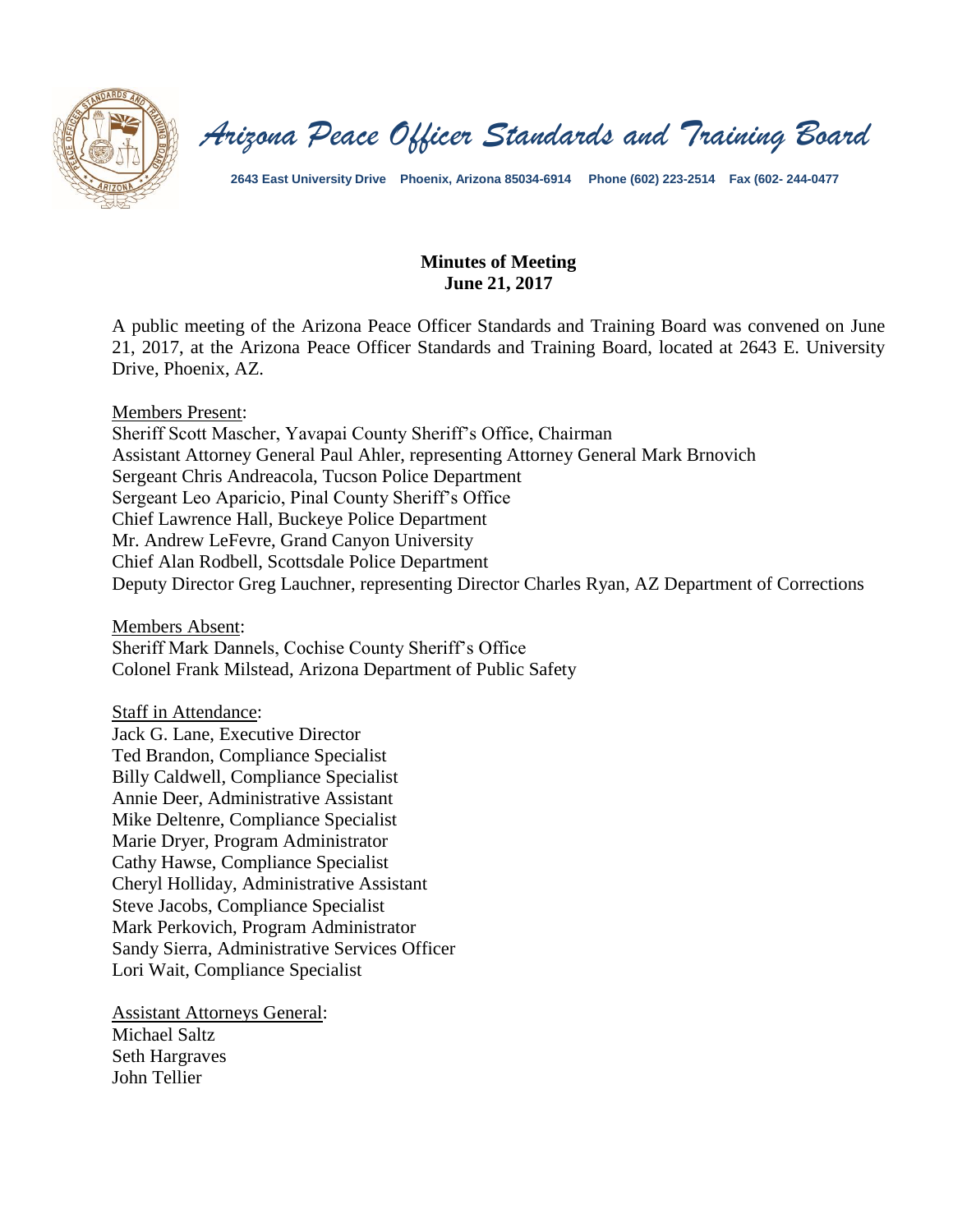# **A. Call to Order**

Chairman Mascher called the meeting to order at 10:00 a.m. and asked Chief Alan Rodbell to lead everyone in reciting the Pledge of Allegiance.

## **B. Introductions, Presentations and Announcements**

*Jack G. Lane, Executive Director*

- Assistant Attorney General John Tellier will provide legal advice to the Board on the Richard Guinn case.
- Cheryl Holliday was introduced to the Board. Cheryl is the new administrative assistant assigned to the Training Unit. Cheryl has been with the Department of Public Safety for many years assigned to the Tucson office. She transferred to Phoenix and we are very lucky to have her.
- Annie Deer, administrative assistant assigned to the Compliant Unit, announced she will be leaving to be a stay-at-home mom. We were lucky to have Annie for 3+ years and wish her the best of luck.
- A plaque was presented to Donna Mulvey-Gieber, training specialist, in appreciation for her almost four years of service at AZ POST. Donna is an officer with the Scottsdale Police Department and has been a POST contract employee since August 2013. She is retiring next month after 23+ years of service.

## **C. Executive Director's Report**

*Jack G. Lane, Executive Director*

CJEF revenues for last month were higher than anticipated.

### **D. Discussion and Demonstration of AZ POST Records Management System**

Chester Szoltysik, IT Manager, provided an overview of the AZ POST Records Management System. He demonstrated how AZ POST manages and stores case data and how that information is searchable by staff. By being able to search case data, staff is able to provide information to the Board on what historically has been done on similar fact based cases.

The Board was enthused about this information being readily available to provide insight on what has been done previously on cases where the Board wrestles on determining the fate of someone's peace officer certification. Staff can pull data on whatever statistics the Board would like to see to give them information on past actions.

### **E. Discussion/Legal Opinion Concerning Securing of Firearms by Peace Officers with Action before the Board**

Assistant Attorney General Michael Saltz discussed with the Board the statutory rules regarding someone carrying a firearm at an open meeting. Our building has posted signs that state no weapons are allowed unless carried by a certified peace officer. For the general public that is non-certified, they are not allowed to bring a weapon in the building. AZ POST provides lockers for this purpose. Active peace officers who come before the Board can bring a firearm in the Boardroom.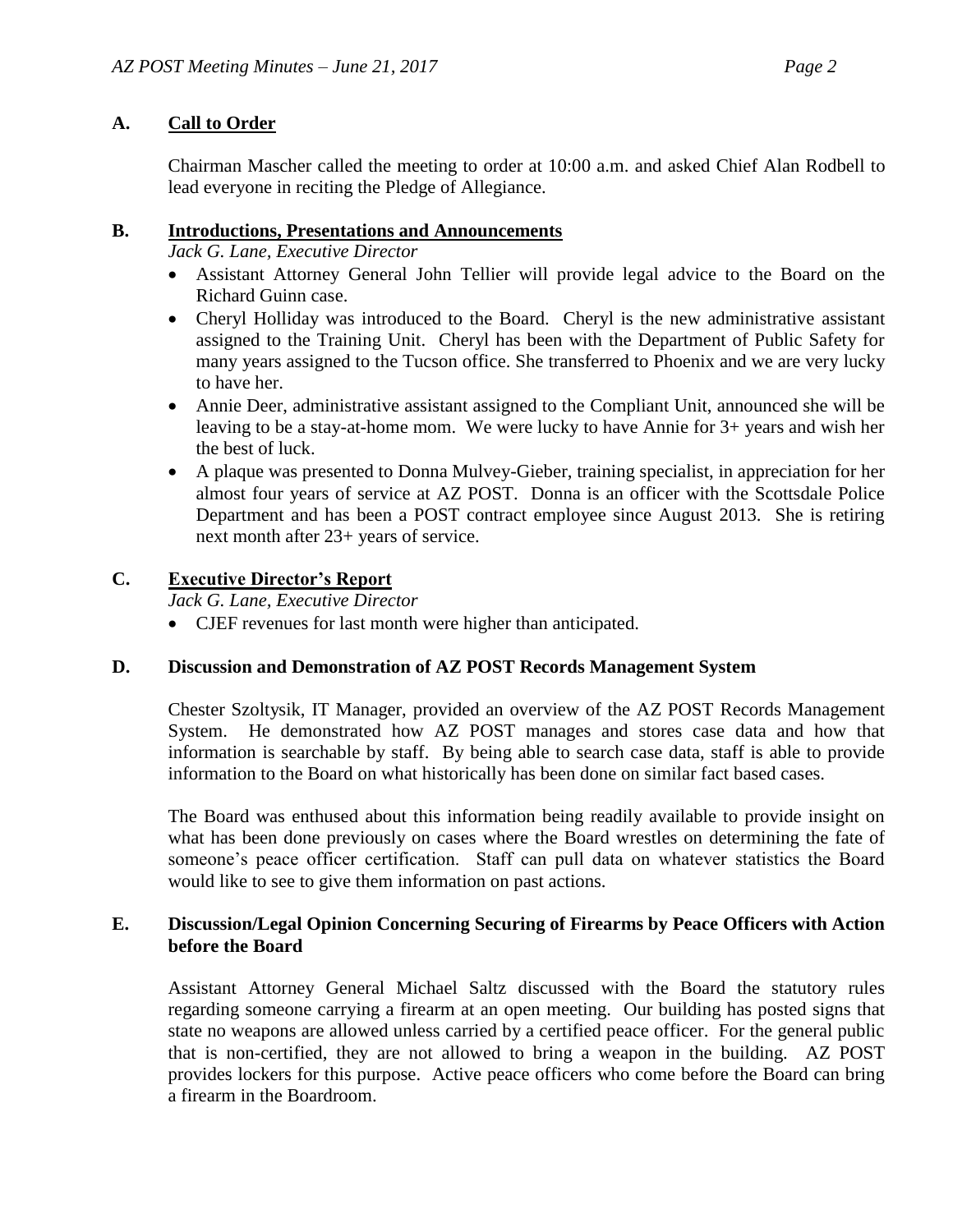### **F. Review, Discussion and Possible Action on a petition from the Camp Verde Marshal's Office for a determination that applicant Scott A. Mattix's sale of drugs at the age of 16 was juvenile indiscretion**

This matter was pulled from today's agenda at the request of the Camp Verde Marshal's Office.

### **G. Final Action Cases:**

### 1. #16-003 – Richard C. Guinn – Apache County Sheriff's Office *Mr. Ahler (AAG) recused himself from this* case.

The Board heard oral argument on the Administrative Law Judge's (ALJ) Decision from Assistant Attorney General Seth Hargraves, attorney for the Arizona Peace Officers Standards and Training Board. AAG Hargraves informed the Board that Findings of Fact #13 should be amended to correctly reflect that it was Corporal Sykes who discovered the rifle in the trashcan, not Jose Luis Rojas. Also, the detention officers did not take the trashcan into the dispatch center; it was Jose Luis Rojas and a dispatcher.

Chief Hall made a motion to accept the ALJ's Findings of Fact and Conclusions of Law as amended and revoke Mr. Guinn's peace officer certification. The motion was seconded by Sergeant Andreacola and passed unanimously.

2. #17-058 – Jeffrey J. Bennett – Maricopa County Sheriff's Office

The Board considered comments from Assistant Attorney General Michael Saltz. Chief Rodbell made a motion to accept the Consent Agreement, Decision and Order for the voluntary relinquishment of Mr. Bennett's peace officer certification. The motion was seconded by Chief Hall and passed unanimously.

3. 16-147 – Terry J. Estrada – Graham County Sheriff's Office

The Board considered comments from Assistant Attorney General Michael Saltz. Sergeant Andreacola made a motion to accept the Consent Agreement, Decision and Order for the voluntary relinquishment of Mr. Estrada's peace officer certification. The motion was seconded by Sergeant Aparicio and passed unanimously.

4. #17-057 – Marcor E. Greenwood – Navajo County Sheriff's Office

The Board considered comments from Assistant Attorney General Michael Saltz. Sergeant Andreacola made a motion to accept the Consent Agreement, Decision and Order for the voluntary relinquishment of Mr. Greenwood's peace officer certification. The motion was seconded by Chief Rodbell and passed unanimously.

5. #17-052 – William F. Lebbs – Casa Grande Police Department

The Board considered comments from Assistant Attorney General Michael Saltz. Chief Rodbell made a motion to accept the Consent Agreement, Decision and Order for the voluntary relinquishment of Mr. Lebbs' peace officer certification. The motion was seconded by Chief Hall and passed unanimously.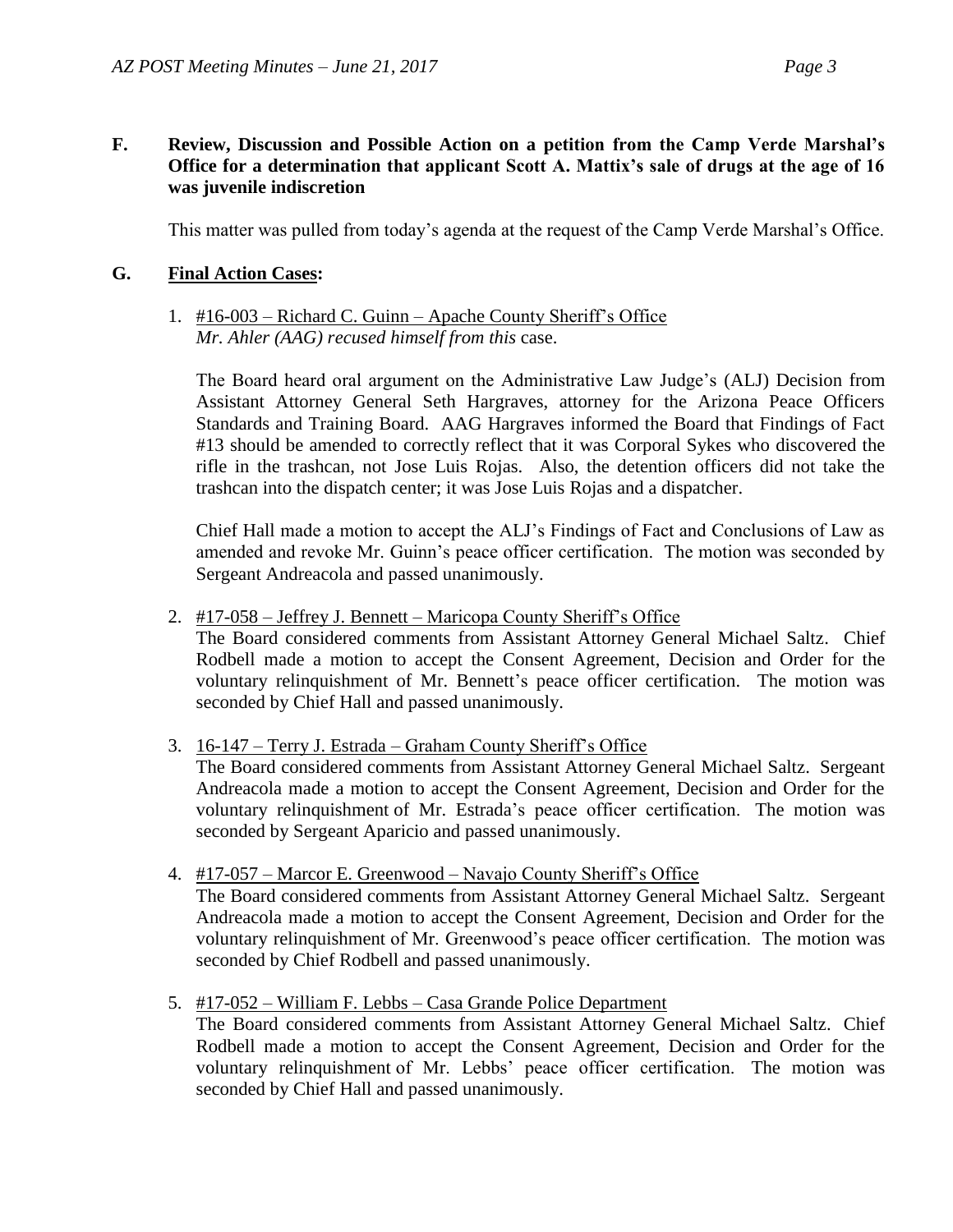- 6. #16-137 Shane D. Pollard Goodyear Police Department
	- The Board considered comments from Assistant Attorney General Michael Saltz. Sergeant Aparicio made a motion to accept the Consent Agreement, Decision and Order for the voluntary relinquishment of Mr. Pollard's peace officer certification. The motion was seconded by Mr. Ahler (AAG) and passed unanimously.
- 7. #17-016 Steven S. Pupkoff Tucson Police Department

*Sergeant Andreacola recused himself from this case*. The Board considered comments from Assistant Attorney General Michael Saltz. Chief Rodbell made a motion to accept the Consent Agreement, Decision and Order for an 18-month suspension of Mr. Pupkoff's peace officer certification. This suspension shall be in effect from July 2, 2016 until January 2, 2018. The motion was seconded by Deputy Director Lauchner and passed unanimously.

8. #16-159 – Christopher M. Radtke – Pima County Sheriff's Department

The Board considered comments from Assistant Attorney General Michael Saltz. Chief Rodbell made a motion to accept the Consent Agreement, Decision and Order for the voluntary relinquishment of Mr. Radtke's peace officer certification. The motion was seconded by Chief Hall and passed unanimously.

9. #17-047 – Scott W. Rose – Florence Police Department

The Board considered comments from Assistant Attorney General Michael Saltz. Chief Hall made a motion to accept the Consent Agreement, Decision and Order for the voluntary relinquishment of Mr. Rose's peace officer certification. The motion was seconded by Sergeant Aparicio and passed unanimously.

10. #15-114 – Daniel M. Santa Cruz – Tucson Police Department

*Sergeant Andreacola recused himself from this case*. The Board considered comments from Assistant Attorney General Michael Saltz. Sergeant Aparicio made a motion to accept the Consent Agreement, Decision and Order for the voluntary relinquishment of Mr. Santa Cruz's peace officer certification. The motion was seconded by Mr. Ahler (AAG) and passed unanimously.

11. #15-138 – John E. Woods – Mesa Police Department

*Chief Hall recused himself from this case*. The Board considered comments from Assistant Attorney General Michael Saltz. Sergeant Andreacola made a motion to accept the Consent Agreement, Decision and Order for the voluntary relinquishment of Mr. Woods' peace officer certification. The motion was seconded by Chief Rodbell and passed unanimously.

12. #17-010 – Jason M. Beard – Quartzsite Police Department

The Board considered comments from Compliance Manager Mark Perkovich. Sergeant Andreacola made a motion to accept the Findings of Fact and Conclusions of Law and suspend Mr. Beard's peace officer certification for six months from January 11, 2017 to July 11, 2017. The motion was seconded by Chief Rodbell. The motion passed 6-1. Board member Mr. Ahler (AAG) voted against the motion.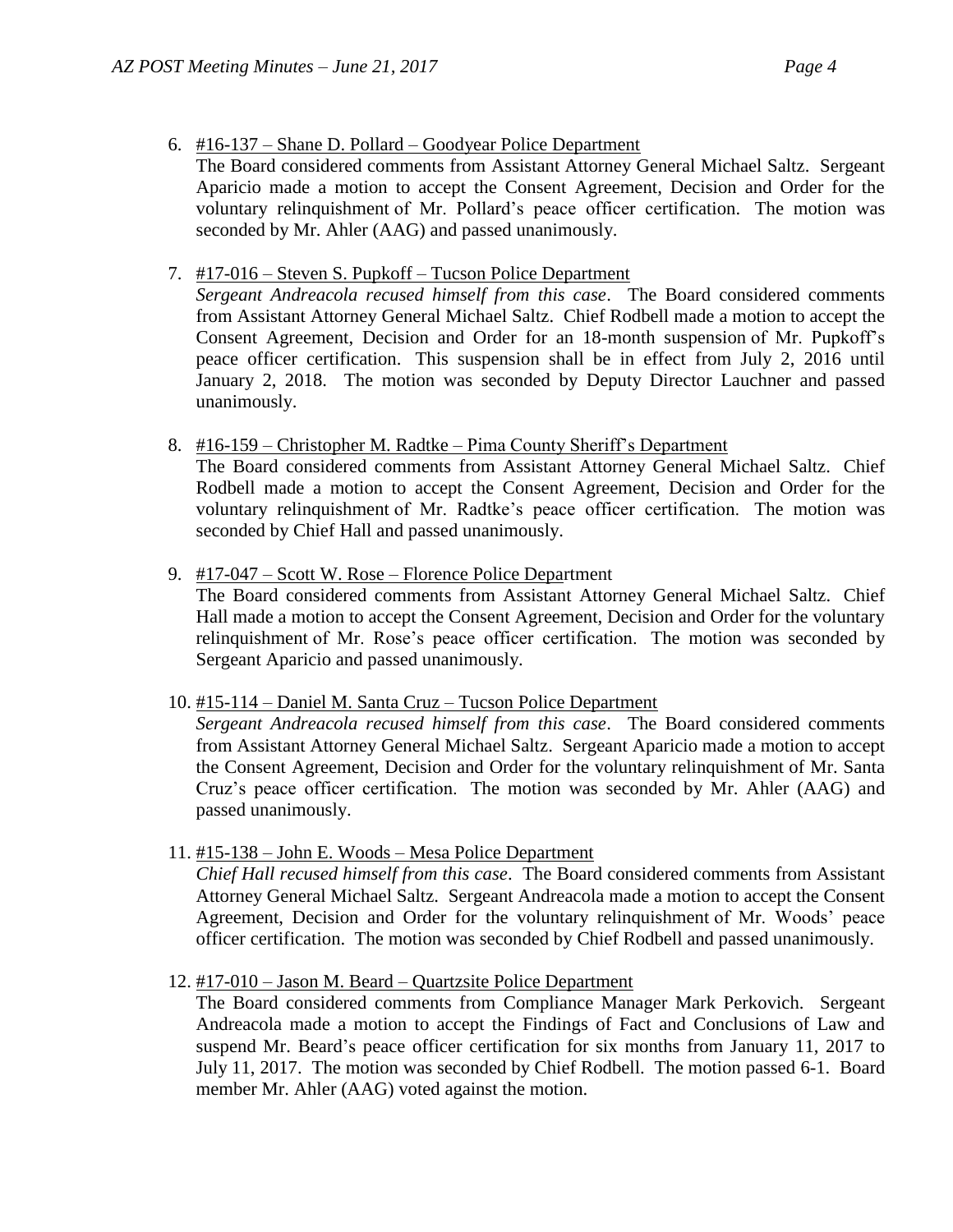13. #15-073 – Joshua Boyd – Maricopa Police Department

The Board considered comments from Compliance Manager Mark Perkovich. Chief Hall made a motion to accept the Findings of Fact and Conclusions of Law and revoke Mr. Boyd's peace officer certification. The motion was seconded by Sergeant Aparicio and passed unanimously.

14. #16-172 – Justin A. Brewer – AZ Department of Public Safety

The Board considered comments from Compliance Manager Mark Perkovich. Sergeant Andreacola made a motion to accept the Findings of Fact and Conclusions of Law and revoke Mr. Brewer's peace officer certification. The motion was seconded by Sergeant Aparicio and passed unanimously.

### 15. #16-148 – Marco E. Garces – Yuma Police Department

The Board considered comments from Compliance Manager Mark Perkovich. Chief Hall made a motion to accept the Findings of Fact and Conclusions of Law and revoke Mr. Garces' peace officer certification. The motion was seconded by Sergeant Aparicio and passed unanimously.

16. #16-130 – Rodolfo Rodriguez Jr. – Tucson Police Department

*Sergeant Andreacola recused himself from this case*. The Board considered comments from Compliance Manager Mark Perkovich. Sergeant Aparicio made a motion to accept the Findings of Fact and Conclusions of Law and revoke Mr. Rodriguez's peace officer certification. The motion was seconded by Mr. Ahler (AAG) and passed unanimously.

### **H. New Charging Cases:**

1. #17-036 – Gregory L. Hunter Jr. – AZ Department of Public Safety

The Board considered comments from Compliance Specialist Ted Brandon. Chief Rodbell made a motion to *Initiate Proceedings* against Mr. Hunter's peace officer certification. The motion was seconded by Chief Hall and passed unanimously.

2. #16-025 – Anne C. Miguel – Tohono O'odham Police Department

The Board considered comments from Compliance Specialist Ted Brandon. Mr. Ahler (AAG) made a motion to *Initiate Proceedings* against Ms. Miguel's peace officer certification. The motion was seconded by Sergeant Aparicio and passed unanimously.

3. #17-054 – Kevin E. Williams – AZ Department of Public Safety

The Board considered comments from Compliance Specialist Ted Brandon. Chief Rodbell made a motion to *Initiate Proceedings* against Mr. Williams' peace officer certification. The motion was seconded by Mr. LeFevre and passed unanimously.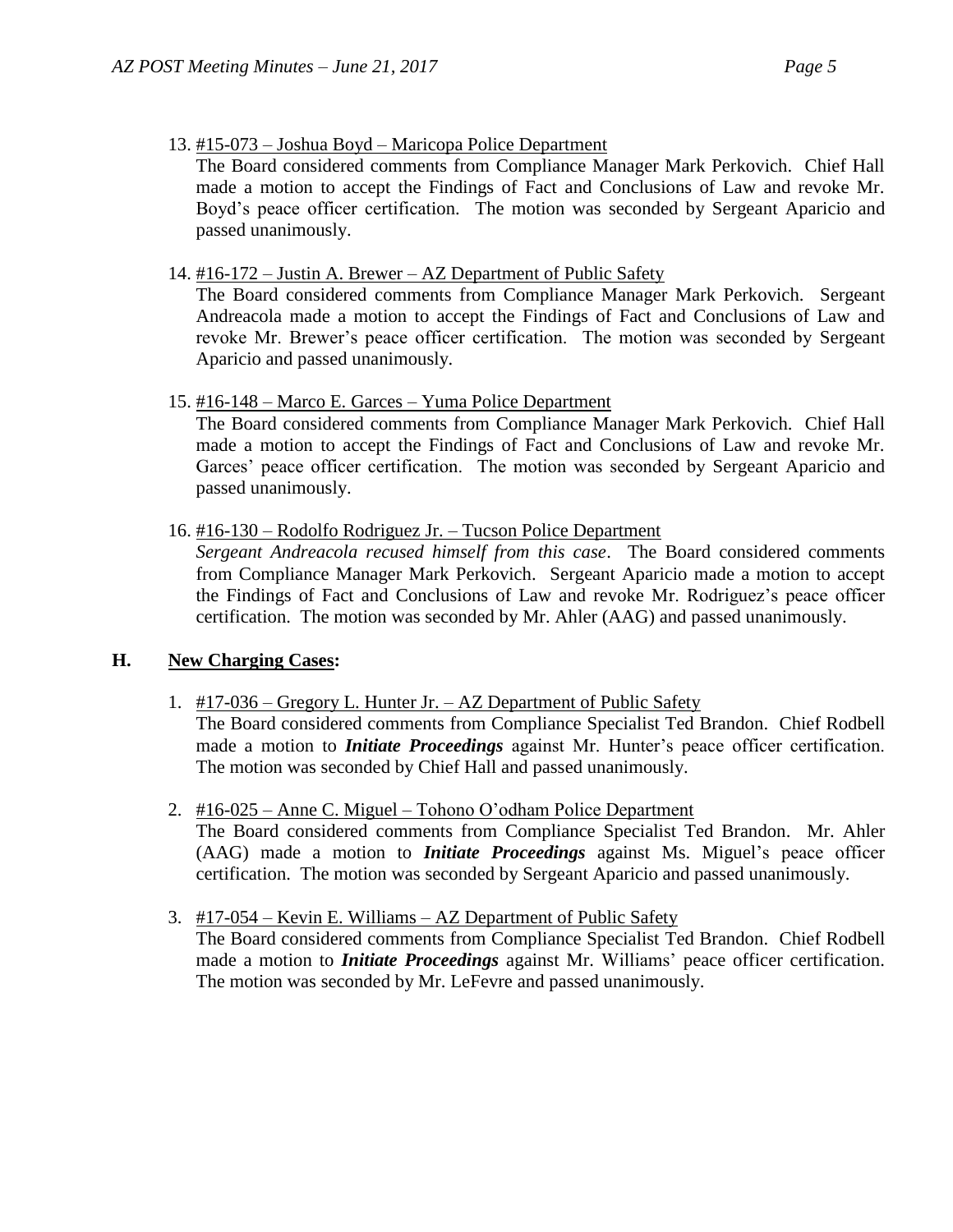- 4. #17-051 Matthew A. Hedrick Pinal County Sheriff's Office
	- *Sergeant Aparicio recused himself from this case*. The Board considered comments from Compliance Specialist Billy Caldwell. Chief Hall made a motion to *Initiate Proceedings* against Mr. Hedrick's peace officer certification. The motion was seconded by Sergeant Andreacola and passed unanimously.
- 5. #17-005 Matthew L. Mansfield ASU Police Department The Board considered comments from Compliance Specialist Mike Deltenre. Chief Hall made a motion to *Initiate Proceedings* against Mr. Mansfield's peace officer certification. The motion was seconded by Sergeant Aparicio and passed unanimously.
- 6. #15-182 Jaime F. Gutierrez Tucson Police Department

*Sergeant Andreacola recused himself from this case*. The Board considered comments from Assistant Attorney General Michael Saltz. The Board voted to initiate proceedings against Mr. Gutierrez's peace officer certification on October 19, 2016. The case overview has since been amended and the Board must take action once again. Chief Hall made a motion to *Initiate Proceedings* against Mr. Gutierrez's peace officer certification. The motion was seconded by Sergeant Aparicio and passed unanimously.

7. #17-061 – Heriberto Filerio – Yuma Police Department

The Board considered comments from Compliance Specialist Steve Jacobs. Sergeant Andreacola made a motion to *Initiate Proceedings* against Mr. Filerio's peace officer certification. The motion was seconded by Chief Rodbell and passed unanimously.

- 8. #16-134 Christopher M. Lane Mohave County Sheriff's Office The Board considered comments from Compliance Specialist Steve Jacobs. Chief Hall made a motion to *Initiate Proceedings* against Mr. Lane's peace officer certification. The motion was seconded by Sergeant Aparicio and passed unanimously.
- 9. #16-196 Edward A. Oros Phoenix Police Department The Board considered comments from Compliance Specialist Steve Jacobs. Sergeant Aparicio made a motion to *Resolve in Future*. The motion was seconded by Sergeant Andreacola and passed unanimously.
- 10. #15-118 Jennifer L. Brown AZ Department of Transportation ECD This case was tabled.
- 11. #15-126 Paul V. Chavez Scottsdale Police Department *Chief Rodbell recused himself from this case*. The Board considered comments from Compliance Specialist Lori Wait. Chief Hall made a motion to *Initiate Proceedings* against Mr. Chavez's peace officer certification. The motion was seconded by Sergeant Andreacola and passed unanimously.